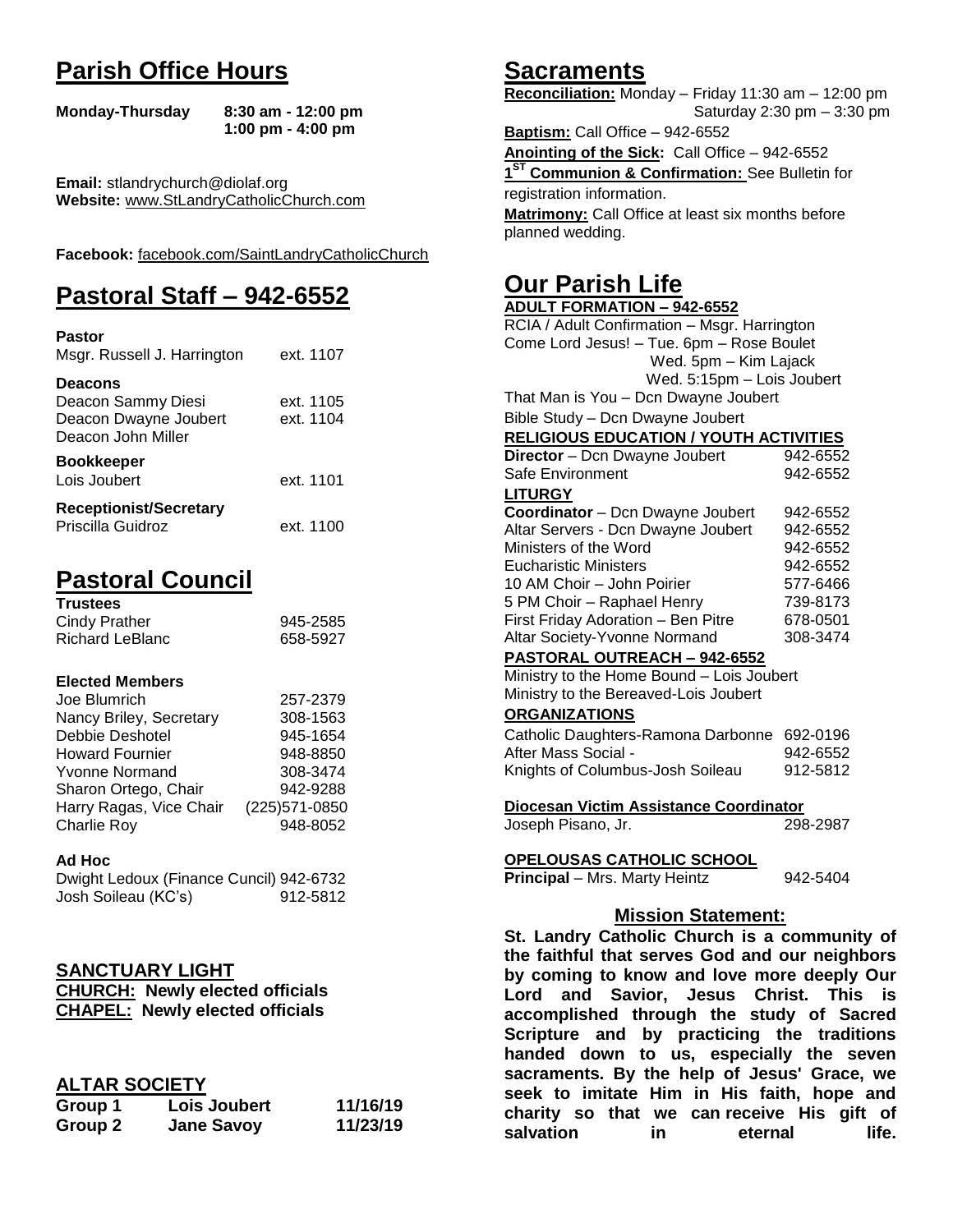**Volume 68, No. 46 –** *Thirty-third Sunday of Ordinary Time* **– November 17, <sup>2019</sup>**

## *From the desk of Msgr. Harrington…*

She was a widow from a small village about four and a half miles from Mount Tabor. Mount Tabor is where Jesus experienced the Transfiguration. It is where He revealed His glory to Peter, James and John. The small village Four and a half miles away is known as Naim.

The widow was leaving the town with a considerable crowd, brining the body of her only son to be buried outside of the village. She had nothing left, no one to tend to nor to tend to her. She was alone. Widows and orphans were the most vulnerable members of society. The integrity of a community was measured by how well they cared for the widow and the orphan. To be accompanied by a considerable crowd as she buried her son speaks well of the village of Naim. Maybe that brought her a small comfort, to have the support of the people who would maybe care for her now that she would be alone.

She lost her husband and her only son. Her pain must have been unbearable, her burden of grief agonizing. Now she had to bury the one she loved from the beginning of his life, accompany him at this part of his terrible journey, bring him to be one with the earth, then leave him to God. We don't know her name, we don't know the name of her son. She is identified in Luke's gospel by her station in life, not who she was; a widow who lost her only son.

We wonder why Jesus took pity on her, when so many through the centuries have suffered similar losses. How many of us have prayed from the depths of our very being to not lose someone we love? Or having lost them yearn for their return, hope that they be restored to their place at table in our homes. Why would He not listen to us but tend to this poor widow who doesn't even ask for His help?

There is no simple answer to the question why some prayers are answered, and others are abandoned to desperation. We try so hard to defend the reality of unanswered prayers, but in all honesty, I am never truly comfortable with our ready suggestions. I think it's just part of the mystery of God's movement in our lives. I know that's not very consoling or inspiring, but I simply believe that's how it is. Maybe it's not for us to understand, as frustrating as that is. Maybe our focus becomes the truth that He is still with us, even though things do not turn out like we want. Maybe He bends His shoulder to lift the burdens of our disappointment, anger and resentment unto Himself, pulling us ever closer to Himself. He touches our funeral litter of brokenness and invites us to rise even when we are so crushed by what we perceive as His neglect and disinterest.

What we know, however, is that in this story from St. Luke (Luke 7:11-17), Jesus sees the widow and is moved with pity. He tells her not to cry, then goes up and touches the funeral litter, and bids the young man to get up. The man gets up. Jesus then gives the young man back to his mother.

Maybe Jesus looks at the widow and sees His own mother. Maybe He sees the great sorrow that Mary will undergo when she as a widow loses her only son. Maybe it tears at His heart to see what pain will be forced upon His own mother as He fulfills His mission from the Father. The thought of His mother suffering is unbearable, agonizing. So He decides to free this woman leaving the town of Naim from her burden and restore her son to her side. He cannot save His own mother from this terrible fate, but He can surely help this one poor widow who has lost her only son.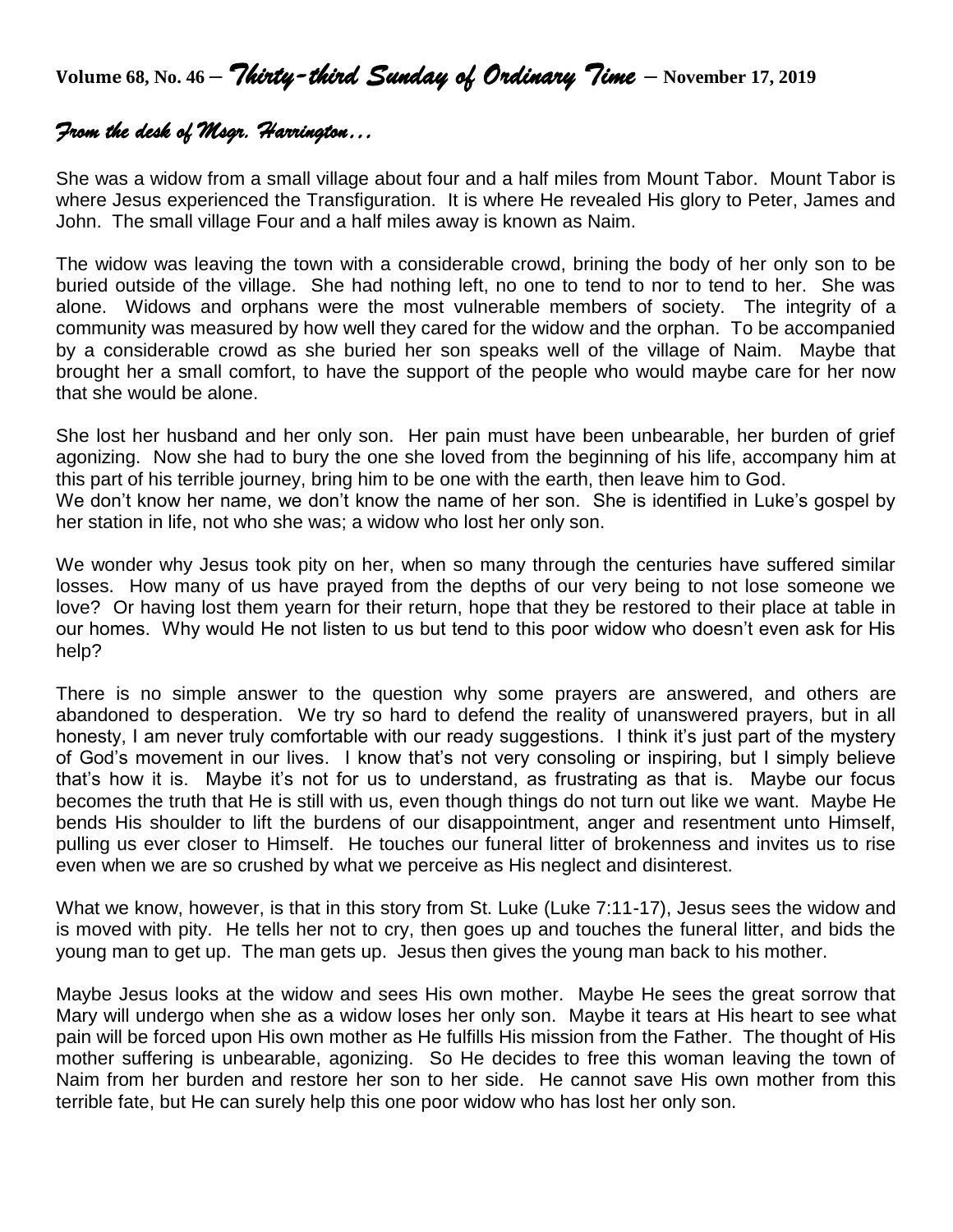## **POPE FRANCIS' INTENTIONS –**

**NOVEMBER - Dialogue and Reconciliation in the Near East -** That a spirit of dialogue, encounter, and reconciliation emerge in the Near East, where diverse religious communities share their lives together.

## **OFFERTORY COLLECTIONS –**

**November 10, 2019**

| <b>REGULAR</b>                  | \$7974.29 |
|---------------------------------|-----------|
| <b>GOAL</b>                     | \$9000.00 |
| Maintenance & Repair Fund       | \$182.00  |
| Poor & Needy                    | \$345.00  |
| <b>OCS Foundation</b>           | \$10.00   |
| <b>Maintenance Endowment</b>    | \$20.00   |
| <b>Bishop's Services Appeal</b> | \$972.00  |
| <b>Military Arch-Diocese</b>    | \$497.00  |
| <b>Christmas Flowers</b>        | \$10.00   |
| Thank You for Your Generosity!  |           |

#### **2nd Collection**

**11/17/19** – No 2nd Collection **11/24/19** – OCS Foundation

#### **REMINDERS FOR THE WEEK Sun. – 11/17**

| Mon. - 11/18 |                           |
|--------------|---------------------------|
| 10:00am      | <b>Bible Study</b>        |
| 6:00pm       | Rosary @ Lafleur Monument |
| 6:00pm       | <b>Bible Study</b>        |
|              |                           |

**Tue. - 11/19**

**6:00pm** Come, Lord Jesus!

**Wed. - 11/20**

| 6:00am | TMIY              |
|--------|-------------------|
| 5:00pm | Come, Lord Jesus! |
| 5:15pm | Come, Lord Jesus! |

- **Thu. - 11/21**
- **Fri. - 11/22 – Office Closed 9:10am** OCS Thanksgiving Mass
- **Sat. - 11/16 8:00am** Mass Valentin Chapel

**\*The Rosary is prayed immediately following each Weekday Mass.**

#### **READINGS FOR FAITH SHARING Thirty-thirdSunday in Ordinary Time**

| $\blacksquare$                           |                                   |
|------------------------------------------|-----------------------------------|
| Mac 3: 19-20a                            | Lo, the sun of justice will rise! |
| Psalm 98                                 | "The Lord comes to rule the       |
| earth with justice."                     |                                   |
| 2 Thes 3:7-12                            | Instead of keeping busy,          |
| some are minding the business of others. |                                   |
| Luke 21:5-19                             | When will the end of the          |
| world arrive?                            |                                   |
|                                          |                                   |

Malachi sets the tone today when he speaks of fire consuming the earth. Scary. But his message does not end there. He goes on to say that healing and justice will come as well. Jesus does the same. After warning of persecutions, he assures his disciples that those who place their trust in the Lord will be kept safe. Let us listen today for those messages of hope and pray that we can persevere in our faith.

### **PRAY FOR OUR SEMINARIANS**

**-Michael Vidrine** St. John, Melville<br>**-Trev Fontenot** Sacred Heart of J Sacred Heart of Jesus, VP<br>OLOGC. LC **-Garrett Broussard** Father, in your plan for our salvation you provide shepherds for your people. Fill your Church with the spirit of courage and love. AMEN.

## **PRAY FOR A PRIEST EACH DAY**

| <b>Sunday, 11/17</b> | Fr. John Stacer, SJ           |
|----------------------|-------------------------------|
| <b>Monday, 11/18</b> | Fr. Joseph Stemmann           |
| Tuesday, 11/19       | Fr. Michael Sucharski, SVD    |
| Wednesday, 11/20     | Fr. Jared Suire, VE           |
| Thursday, 1121       | Fr. Brian Taylor              |
| <b>Friday, 11/22</b> | Fr. Joseph Tetlow, SJ         |
| Saturday, 11/23      | Fr. Arockiadass Thanaraj, HGN |

Eternal Father, we lift up to You, these and all the priests of the world. Sanctify them. Heal and guide them. Mold them into the likeness of Your Son Jesus, the Eternal High Priest. May their lives be pleasing to You. In Jesus' name we pray. AMEN

#### **AFTER MASS SOCIALS**

**Each Sunday, following the 8am and 10am Masses we gather in the South Sacristy of the church for coffee & donuts and FELLOWSHIP! Everyone is welcome! Please use the outside entrance near the southeast corner of the church. Please do not enter through the sanctuary. Please, NO FOOD in any other area of the church.**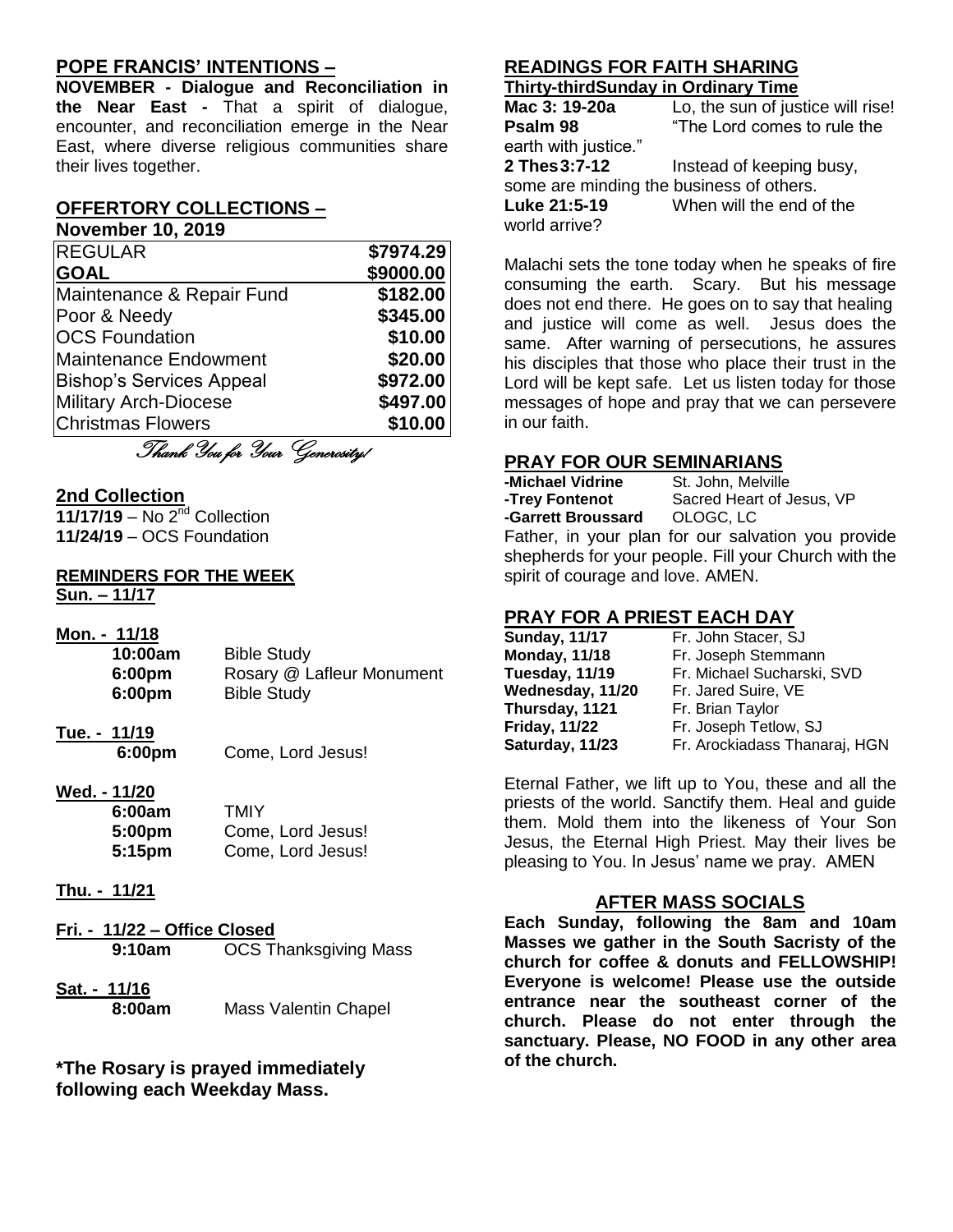## **MASS INTENTIONS**

### **Saturday, November 16**

**4:00pm** Norris Leger, Toby & Winnie Lalonde & Family; Billie, Derbes & Hilda Soileau; Carolyn M. Bertrand; Leroy & Elia Huguet; Charles F. Going & Wm. Hatch Families; Robert (Bob) Chachere; Patrick Murray Labbe; Madelyn McKinney; Diane Ryder Wyble; Special Intention; David Crofton; Judie Gautreaux Olivier; Willard "Bubba" Andrepont; Neal Whipp Family & Fr. Joseph C. DeLuca; Frank & Marguerite Miller; Thomas B. Schexnayder; Rita Hargroder; Herbert & Essie Oge; Come, Lord Jesus Groups; Ross Hulin, Val Mae H. Boudreaux (BD)

#### **Sunday, November 17**

**08:00am** Youle, Therese & John Ray Fontenot and Martin J. St. Amand; Raye H. Venable, Lillian M. & Curtis Hooks Sr.; Edna Gaspard (BD); Jeanne-Marie Boullion (BD); M/M John, John Jr., Jacob & Michael FaKouri; James E. Martin; Special Intention; Bernel, Arthur & Eva Fontenot **10:00am** Hushel Bordelon (DA); Malcolm "Slick"

& Margaret Martin; Lee & Beverly Faul & Mark Capone Jr.; The Sick & Dying; Anna Lee Doucet Beadle; Harriet H. Doucet; Anna Tran Thi Tan; Givan Truong Si Can; Lawrence Kelly & Darius & Zetta Deville; Gioan Tran Dinh Chau; Anna Nguyen Thi Dau; Nita & J. Y. Bordelon Sr.; Lou Ella Fontenot Soileau; Guise Tran Ho; M/M Lee Martin, Jon Martin & Loray Martin Bertrand & Rita Darby; M/M Emillian Bodin & Joyce Lagrange; Daniel & Louise LaGrange; Kermit Christ; Daniel Beaugh; Carol, Joyce & Baby Ortego; Stephen Taylor; William "Billy" H Jarrell, Jr.

**5:00pm** St. Landry Church Parishioners **Monday, November 18**

**12:05pm** Nita & J. Y. Bordelon Sr.

#### **Tuesday, November 19**

**12:05pm** Nita & J. Y. Bordelon Sr.

#### **Wednesday, November 20**

**12:05pm** Special Intention; Nita & J. Y. Bordelon Sr.; Lee & Beverly Faul & Mark Capone Jr. (BD)

#### **Thursday, November 21**

**12:05pm** Wilma Guillory; Lawrence A. Hollier (DA); Thomas B. Schexnayder; Gabrielle "Gabby" LaJack; Nita & J. Y. Bordelon Sr.; Diane Elizabeth **Brinkhaus** 

#### **Friday, November 22**

**12:05pm** Roy & Justine L. Elder Family; Nita & J. Y. Bordelon Sr.

#### **Saturday, November 23**

**08:00am** Nita & J. Y. Bordelon Sr.

## **PRAYER INTENTIONS**

Laurey Andrus, Rena Mae Angelle, Dannie Ardoin, Brenda & Dennys Baird, Camden Barnard, Victoria Barron, Eric Baquet, Mona Bernard, Rada Bono, Derek Bourque, James Buford Bergeron, Paula Bienvenu, Robert Bienvenu, Elaine Billeaudeau, Marty Billeaudeau, Randy Bordelon, Ricky Bordelon, Alexandra Boudreaux, Mildred D. Boudreaux, Joan Brady, Eden Broussard, Tammy Broussard, Nico Campbell, German Cardoza, Cameron Karle, Ronnie Collette, Betty Cormier, Leroy Darbonne, Glenda G. Darbonne, Christopher Darby, Angie Dejean, Barbara Dopson, Lee Dubuc, Wanda Dupre, Glyn Durio, Willie Mae Emonet, Johnny Fontenot, Brandon Fuselier, Glenda Gaudet, Albert Going, Robert Going, Jr., Sarah Groth, Amelia Guillory, Gabrielle Hanson & Family, Norma Hargroder, Jeanette Harville, Carol Hebert, Scott Hebert, Eva Herbert, Corrace Hollier, Yola Huckaby, Rosalie Jackson, Bryan Fontenot, Jo Ann Jones, Leon Khan, Charles Kenneth Lalonde, Sr., Vergie Lanclos, Lisa Leblanc, Jenny Ledoux, Ronald Leger, Ronnie Leger, Sawyer Leger, Paul Leleux, Margie Lintzen, Judi Lucito, Cassandra Marceaux, Malcolm Marcus, Kathy Martin, Verna Martin, Heather E. Matt, Sidney Matt, Taylor Morales, Glenda Moreau, Larry Moreau, Catherine Ned, Julia Ortego, Gene Paillet, Mary Paillet, Elliot Pavlovich, Belle Pitre, Glenda Pitre, Michelle Poulet, Butch Richard, Gerald Roy, Emery Richard, Jessie Richard, The Keith Richard Family, Geneva Scallon, Pap Roy, Betty Slaughter, Jason Sonnier, Elaine Soileau, Ronald Speyrer. Fred Stafford, Andrew Stelly, Audrey Stelly, Andrew Tarleton, Richard Tatman, Ervin Thibodeaux, Margaret Thibodeaux, Brett Walker, Augustine Wilson, Brad Woodel, Evelyn Wyble, Caleb Zachary

**(It is diocesan policy that we must have permission from any individual that is to be placed on the list of intentions prior to their name being listed.)**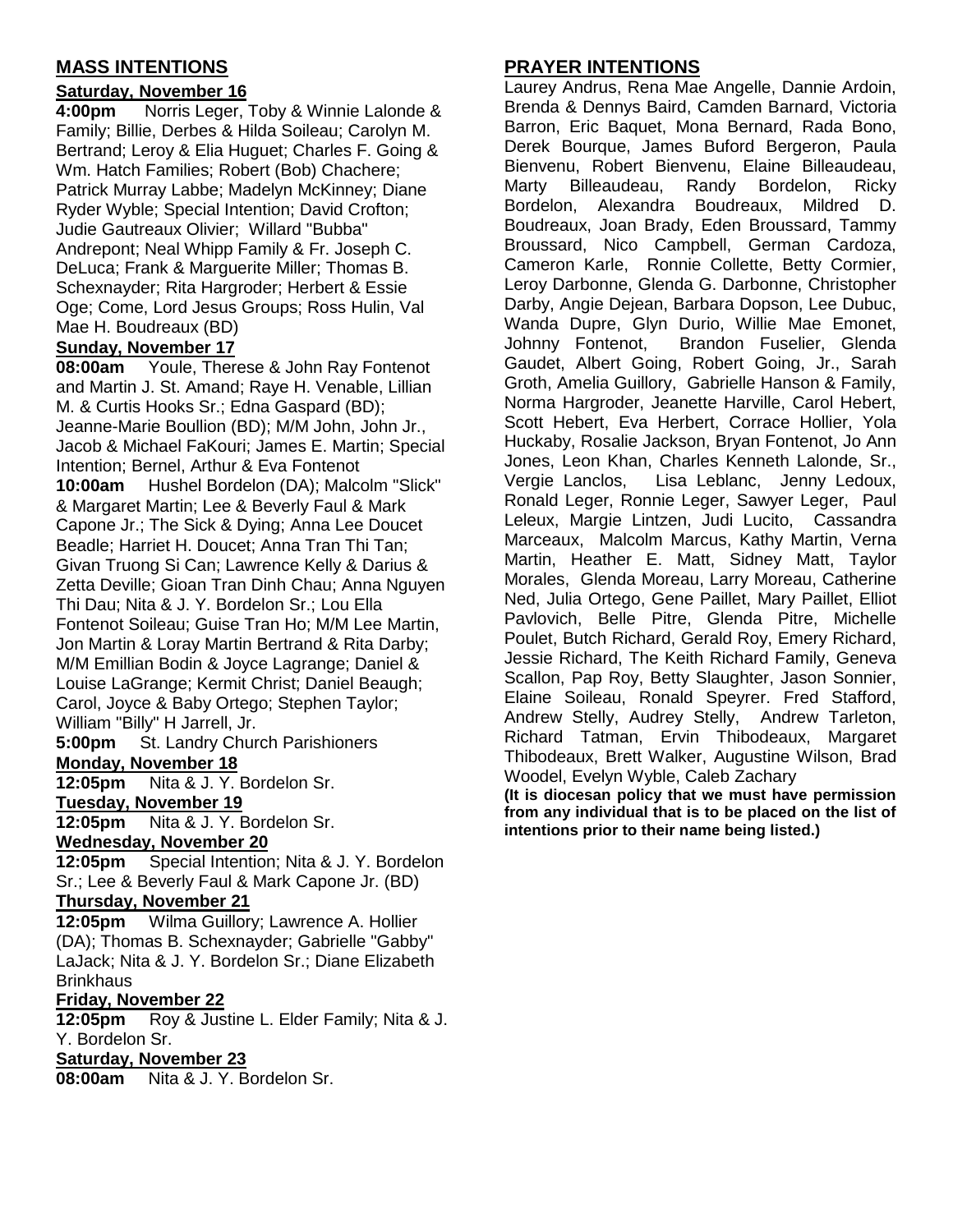## **1 st COMMUNION & CONFIRMTION**

**Registration is now open for both 1st Communion (2nd Graders) and Confirmation (11th graders). Registration forms can be picked up at Valentin Hall OR printed from the church's website StLandryCatholicChurch.com and turned in to the office at Valentin Hall. Deadline for registering is December 12th. Classes will begin for both programs in January 2020.**

## **ALTAR SERVERS**

**We are always looking for more young people who desire to serve our Lord in this very important ministry! All Students who have made their 1st Holy Communion through HS are invited to become servers… Parents contact Deacon Joubert for more information.**

## **MUSIC MINISTRY**

**We are always looking for new voices to enhance our ministry of liturgical music! If you feel called to share your talents in this capacity, call one of our choir directors – JP Poirier (337) 577-6466 or Rafael Henry (337) 739-8173, or call the parish office and someone will get with you!**

## **CATHOLIC BOOKS LIBRARY**

**Our Parish Library of Christian Materials, located in Valentin Hall, is open on the first Friday of each month from 8:00am until Noon. With over 1200 books for you to peruse, you will certainly find something that peaks your interest! There is also a sampling of books near the church's main entrance for you to choose from. CD's and DVD's are also part of the selections available.** 

## **ENGAGED ENCOUNTER**

**Spend a weekend away from the cares and distractions of everyday living. Attend a Catholic Engaged Encounter Weekend. The weekend is open to any engaged couple wanting to prepare for a deeper more meaningful life together in a marriage recognized by the Catholic Church according to its Church law. Upcoming weekend dates are January 10-12, March 6-8. For cost of weekends, other dates, and to learn more, visit our website at www.ceelafayette.org or contact Paul & Carolyn Trahan at (337)254-8947 or (337)898-9257, or [cee.trahan@gmailcom.](mailto:cee.trahan@gmailcom)**

## **CLJ: ADVENT**

**Prepare for the holy celebration of the birth of our Lord and Savior, Jesus Christ by participating in the** *Come Lord Jesus!* **Advent Program, a four week meditative study on the beautiful Sunday Gospels leading to Christmas. Join us as we prepare our hearts for a season of hope which will transform your Christmas into the sacred season of peace and joy that it is intended to be. Dates and times of meetings to be decided at a later date. For more information contact: Debbie Fay (337)594-8198 or Lois Joubert (337)942-6552 or (337)628-0065.**

## **KNIGHTS of COLUMBUS**

**The Knights of Columbus, Council #1173 meets on the second Thursday of each month. Call Josh Soileau (337)912-5812 if you are interested in joining.** 

### **ALTAR SOCIETY**

**The Altar Society meets on the second Monday of every month at 5:15pm in Valentin Hall. We are always welcoming New Members to be a part of our mission to assist in beautifying our church for the sacred liturgies. Our next meeting will be THIS MONDAY, November 11th .** 

### **DAY OF PRAYER**

**A "Day of Prayer for Women" will be hosted by the Our Lady of the Oaks Retreat House in Grand Coteau on Tuesday, Nov. 26th. Online registration at [www.ourladyoftheoaks.com.](http://www.ourladyoftheoaks.com/)**

## **PRIESTS V. SEMINARIANS**

**Join us as the Runnin' Revs take on the Slammin Sems in the 14 th Annual basketball game between the Lafayette Diocesan priests and seminarians. This popular, fun-filled, family event helps promote and support priestly and religious vocations. Tip-off is at 6:30pm on Tuesday, 12/30/19 at Cathedral-Carmel School Gymnasium, 848 St. John Street, Lafayette. Doors open at 6 pm.** 

## **FOOD for the POOR**

**As usual we will focus on helping those who are in need during the holiday season. We have placed boxes at the doors of the church to collect non-perishable food donations. The donations will be sent to ICONS, our local food pantry, for distribution to those in need in our community. Thank you to the KC's for their help with this service!**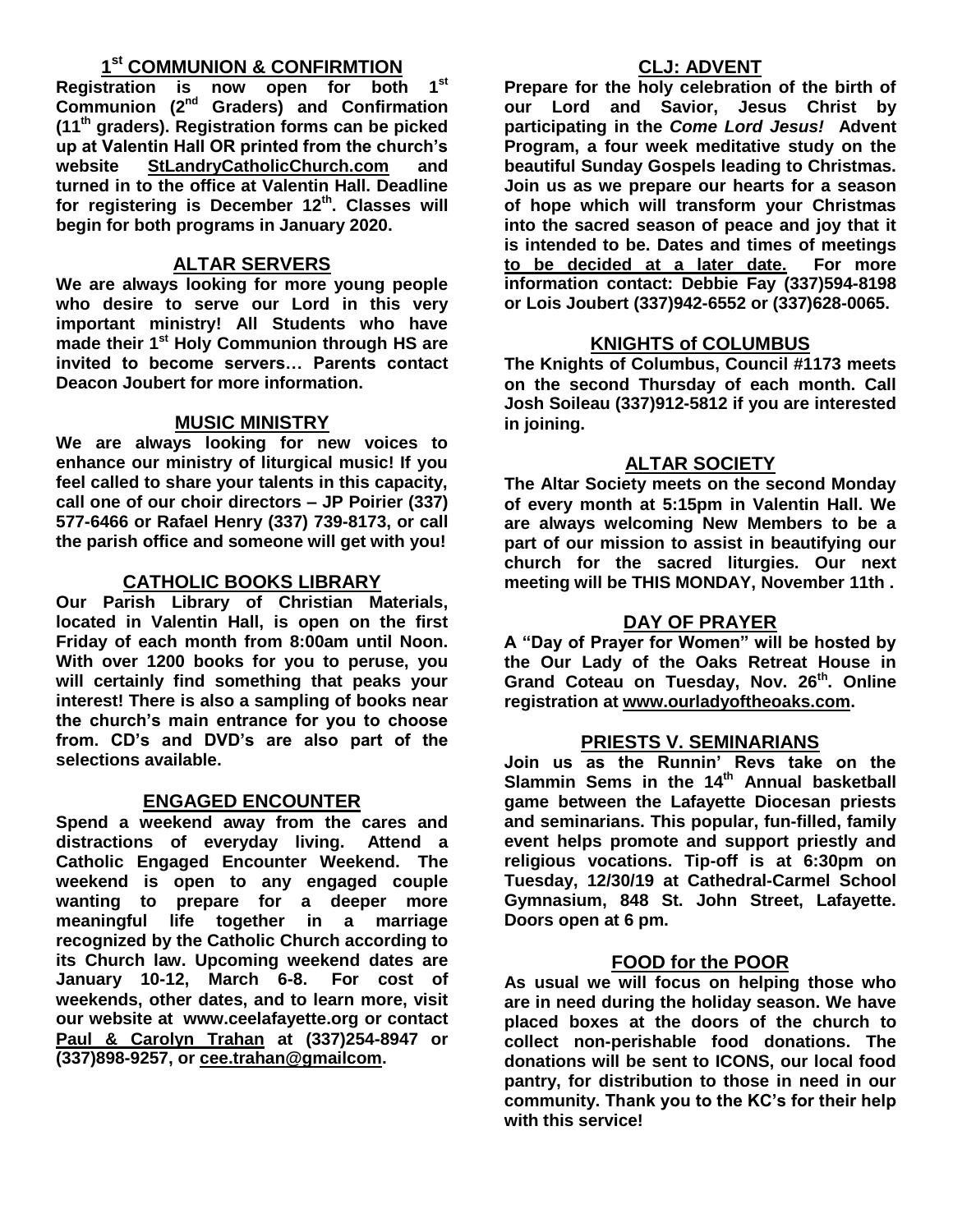## **EXTRA – ORDINARY MINISTERS**

#### **November 23/24**

**Saturday – 4:00pm** 

**Altar Servers:** Mark & Joseph Wilkes **Extra-ordinary Ministers of the Eucharist:**  Carl & Nelda Villery, Charlie Roy, Derek Faust **Reader:** Charlie Roy

#### **Sunday – 8:00am**

**Altar Servers:** Leigh Labrie, Beau & Ethan Stelly **Extra-ordinary Minister of the Eucharist:** Rose Mariani, Janice Kidder, Jackie Harbour

**Reader:** Dwight & Christine Ledoux **10:00am**

**Altar Servers**: Sam Chachere, Hieu & Jacob Tran **Extra-Ordinary Ministers of the Eucharist:**

Paul Briley, Cynthia Guidry, Joe Blumrich, Carolyn Jarrell

**Reader:** Nancy Briley, Chris Briley

#### **5:00pm**

**Altar Servers:** Mark & Myles Collins **Extra-ordinary Ministers of the Eucharist:** Glenn LeBlanc, Mercy Jannise, Jeanie Anding, Carrol Lafleur

**Reader:** Tanina Fuselier

## **OCS CORNER**

**Attention grandparents! The annual OCS "Grandparents' Day" is set for this Wednesday at 8:00 am in the school gym, beginning with a Prayer Service and followed by classroom visitations. Please attend, and make your grandchild's day!**

**The Thanksgiving "Harvest Mass" will be held this Friday at 9:10 am. Family and friends are reminded about the ongoing Angel Appeal Drive and the upcoming "iGiveCatholic Day" on December 3, an international online giving day.**

**OCS students and staff will enjoy Thanksgiving break from Nov. 25-29, and they give thanks for the many family, friends and blessings throughout the year!**